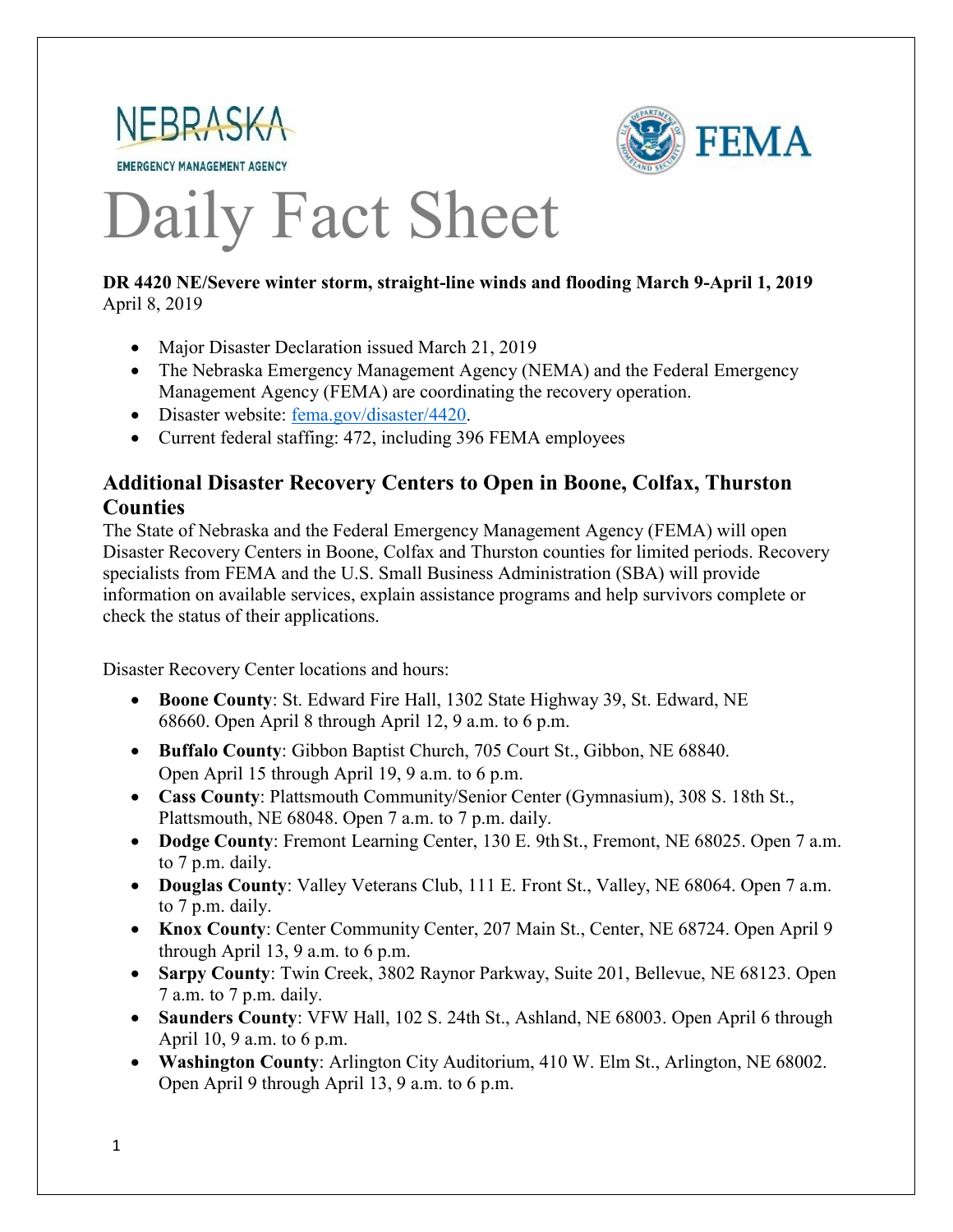Survivors can visit any open DRC for help. To find the nearest center, go online to [FEMA.gov/DRC](http://www.fema.gov/DRC) or call the Disaster Assistance Helpline at **800-621-3362 or (TTY) 800-462-7585**.

### **Debris Removal a Priority for Communities after Nebraska Flooding**

As local communities coordinate debris removal, NEMA, the Nebraska Department of Environmental Quality and FEMA advise residents not to wait to clean up. Document damage with photos or videos. Separate debris into categories and place at the curb. Debris should not block the roadway. For more information, go online to the Nebraska Department of Environmental Quality at [deq.state.ne.us/.](http://www.deq.state.ne.us/)

## **Individuals & Households Program (IHP)**

Federal funding is available to eligible individuals in Boone, Buffalo, Butler, Cass, Colfax, Custer, Dodge, Douglas, Knox, Nemaha, Richardson, Sarpy, Saunders, Thurston and Washington counties and the Santee Sioux Nation. Additional counties may be designated as damage assessments are completed.

As of April 4:

- **3,904** applicants in designated counties have applied for FEMA Individual Assistance.
- FEMA has approved **\$12,605,532**.

#### **First Steps to Recovery**

If you have a homeowner's or flood insurance policy, [file your insurance claim](https://www.fema.gov/media-library-data/1508950641147-55cd79e196bc6ea15aba1c69bb9f1cef/FINAL_ClaimsHandbook.pdf) as quickly as possible. Document your damage with photos or video. Make a list of damaged items. Register with FEMA. Although **FEMA assistance cannot make you whole**, it may help your recovery by providing grants for basic repairs to make your home safe, accessible and secure. FEMA assistance may also provide grants for a temporary place for you and your family to stay while you build your recovery plan.

### **How to Register with FEMA:**

- Online, visit [www.DisasterAssistance.gov.](http://www.disasterassistance.gov/)
- On a smart phone, download the **FEMA app** and click on "disaster resources," then "apply for assistance online."
- By phone, call FEMA's toll-free registration line at **800-621-3362** or **(TTY) 800-462- 7585**; or use 711 or Video Relay Service (VRS). Telephone registration is available from 7 a.m. to 10 p.m. CDT seven days a week.
- Visit a **Disaster Recovery Center** and speak to a FEMA specialist one-on-one. To find the nearest DRC, go online to [FEMA.gov/DRCO](http://www.fema.gov/DRC)nline, visit [www.DisasterAssistance.gov.](http://www.disasterassistance.gov/)
- Applicants for disaster assistance should have the following information on hand:
	- o Social Security number
	- o Address of the damaged primary residence
	- o Description of the damage
	- o Information about insurance coverage
	- o A current contact telephone number
	- o An address where they can receivemail
	- o Bank account and routing numbers for direct deposit of funds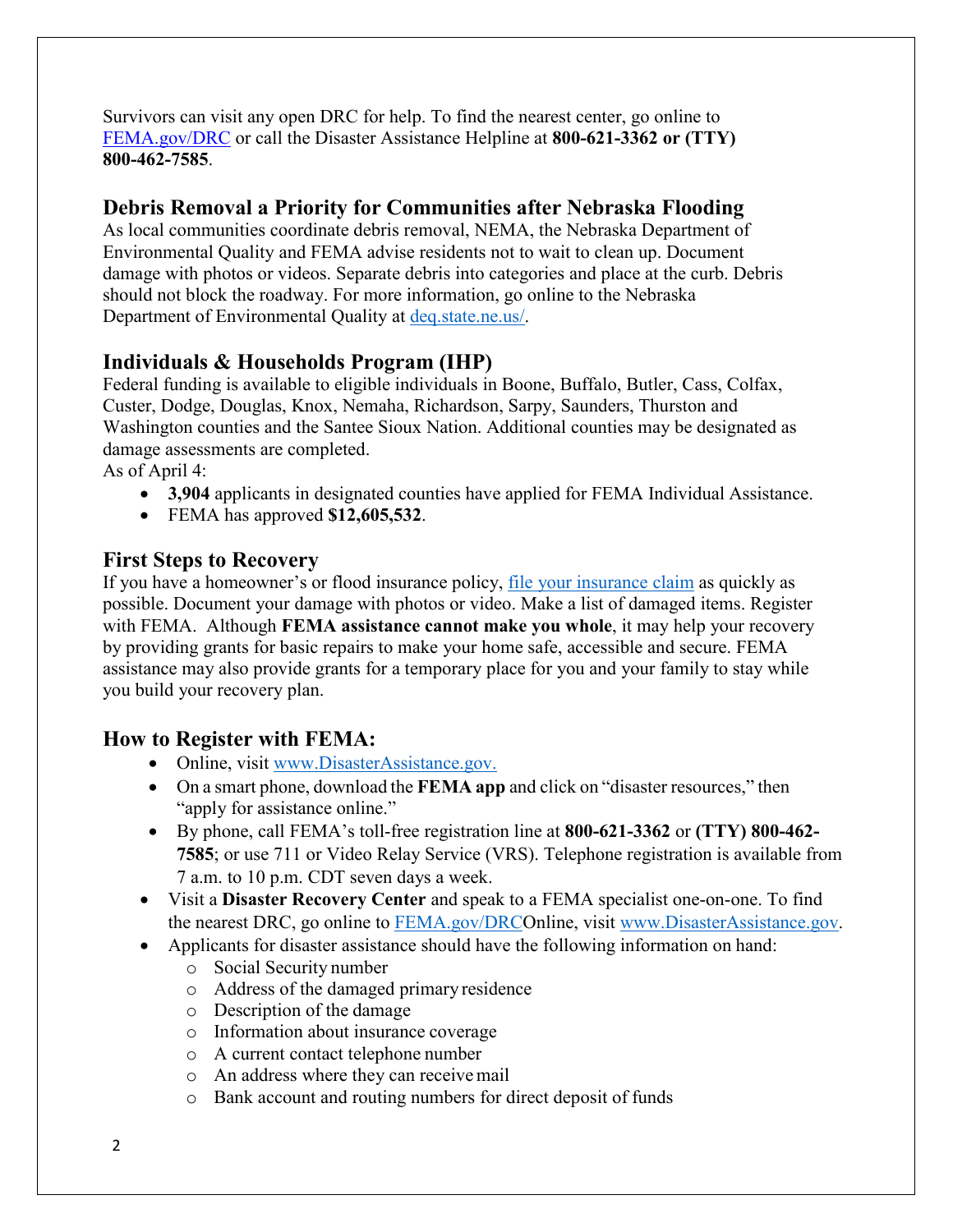# **U.S. Small Business Administration (SBA)**

SBA has approved \$994,500 in low-interest homeowner and renter disaster loans as of April 5 and is working to process and approve loan applications for businesses and residents as quickly as possible. Businesses and residents can visit *[SBA.gov/disaster](http://www.sba.gov/disaster)* call SBA's Customer Service Center at **800-659- 2955** or email *[disastercustomerservice@sba.gov.](mailto:disastercustomerservice@sba.gov)* TTY users may call **800-877-8339**.

SBA is operating a Business Recovery Center in Sarpy County at **Bellevue University, John Muller Administrative Services Building, 812 Bruin Blvd., Bellevue, NE 68005.** Open Monday to Friday, 9 a.m. - 6 p.m., Saturday, 9 a.m. - 12 p.m. to assist businesses with their unique application and disaster recovery needs. No appointment necessary.

### **FEMA Teams Going Door to Door**

FEMA Disaster Survivor Assistance Teams are working in impacted neighborhoods to help survivors register for assistance and to identify immediate and emerging needs. Teams are operating in Boone, Butler, Cass, Colfax, Dodge, Douglas, Nemaha, Sarpy, Saunders and Washington counties. They have visited more than 7,048 homes.

#### **National Flood Insurance Program (NFIP)**

To date, NFIP has received 991 flood insurance claims in Nebraska and issued \$3,884,510 in advance payments to policyholders. Total paid on all claims: \$5,327,757.

### **Disaster Unemployment Assistance (DUA) Available**

Workers who live in or worked in counties designated for FEMA Individual Assistance, and whose employment or self-employment was lost or interrupted due to the flooding, may be eligible for assistance**.** Information about DUA can be found at [dol.nebraska.gov/UIBenefits/Programs/DUA.](https://dol.nebraska.gov/UIBenefits/Programs/DUA)

#### **Assistance for Landowners, Farmers, Ranchers and Producers**

The U.S. Department of Agriculture offers many programs that provide assistance to landowners, farmers, ranchers and producers following disasters. For information, contact your local USDA Farm Services Agency.

### **Tax Relief for Nebraska Survivors**

Individuals who reside or have a business in counties designated for FEMA Individual Assistance may qualify for [federal tax relief.](https://www.irs.gov/newsroom/irs-announces-tax-relief-for-nebraska-victims-of-severe-winter-storm-straight-line-winds-and-flooding) This may include additional time to file yearly individual tax returns or quarterly payments. Eligible taxpayers will also have until July 31, 2019, to make 2018 IRA contributions.

### **HUD Assistance for Nebraska Survivors**

The U.S. Department of Housing and Urban Development (HUD) is providing support to homeowners and low-income renters forced from their homes due to the March winter storm and flooding in Nebraska. For information, visit the HUD website at [hud.gov.](https://www.hud.gov/)

### **FEMA Public Assistance Program**

Public Assistance (PA) is FEMA's largest grant program, providing [funds to assist communities](https://www.fema.gov/public-assistance-policy-and-guidance) responding to and recovering from major disasters or emergencies declared by the President. The program provides emergency assistance to save lives and protect property and assists with